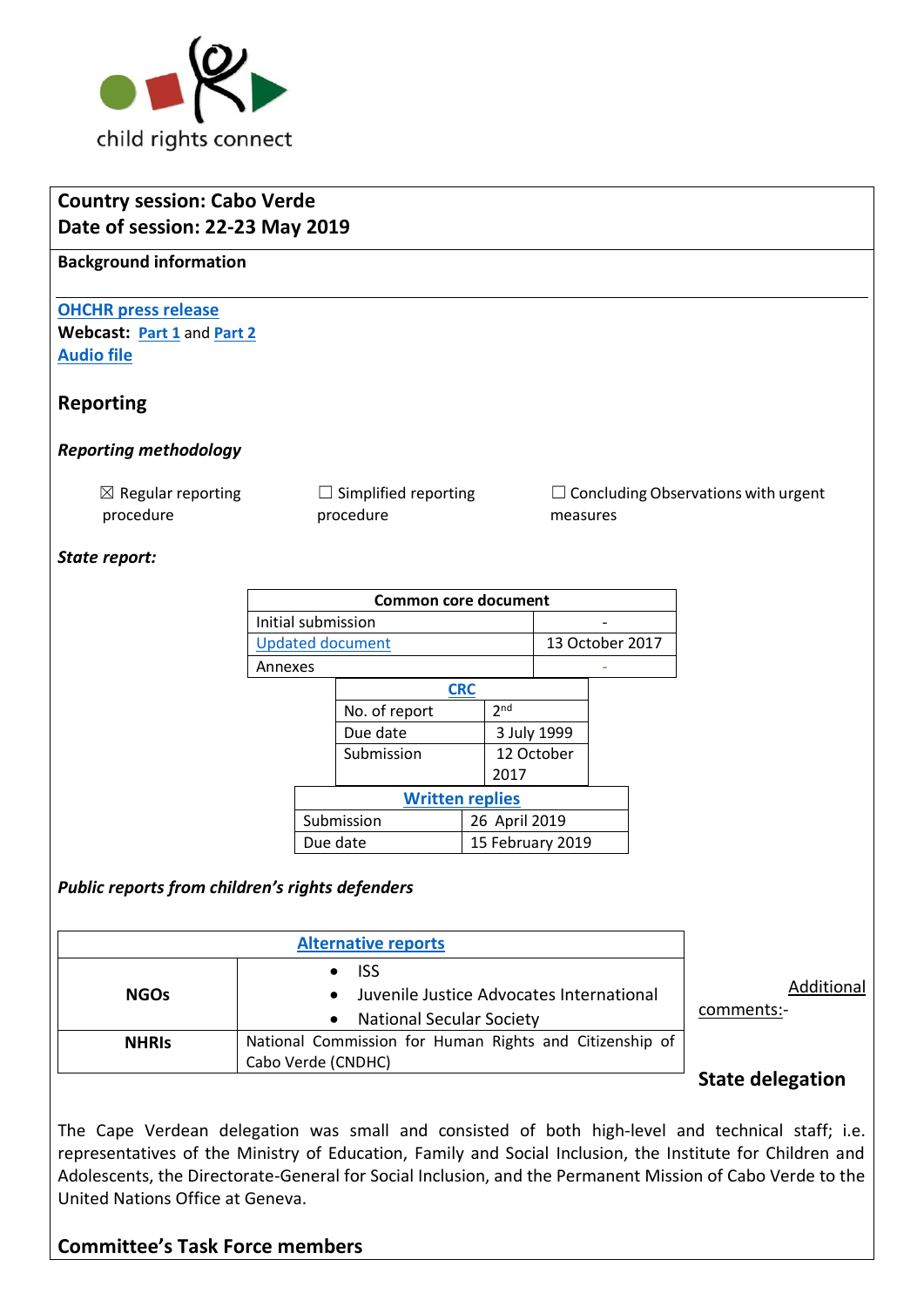

| Name & Last Name       | Country        |
|------------------------|----------------|
| <b>Clarence Nelson</b> | Samoa          |
| <b>Amal Aldoseri</b>   | <b>Bahrain</b> |

### **Dialogue description**

### i. Character of the dialogue

The atmosphere of the dialogue was cooperative and focused. A large number of questions related to birth registration were asked by the different Committee members and at some point, the dialogue became tense when it came to the delegation explaining the process of birth registration.

### ii. General assessment made by the Committee

The Committee commended the ratification of international instruments such as the OPSC, OPAC and the CRPD. In its concluding remarks, the Committee welcomed the adoption of Laws, strategies and policies but remained concerned about the lack of effective implementation of various programmes and its funding; it asked the delegation to especially focus on birth registration, support for single parent families, children living in cohabitation, child abuse, and incest cases.

#### iii. Main issues discussed:

- **Main areas of implementation:** The Committee raised concerns on the protection of child rights in view of business activities and which steps are taken in the tourism sector and exploitation of resources. The delegation acknowledged that the tourism sector affects children and some measures have been taken including that of one island hosting a major forum to bring together all tourist companies present on the island with two main priorities: companies' social responsibility and inspections; there will also be safe schools programs to protect children.
- **Right to privacy:** Since such a right is not expressly referred to in the Statute on children and adolescents, the Committee asked in which way the government can ensure its respect and whether there exists a strategy to work with the media to address this issue. The delegation replied that a workshop was held to address issues such as not allowing children's pictures to be shown on television and dealing with different subjects to protect children's privacy; it assured the Committee there is an ongoing work with the media.
- **Birth registration:** The Committee congratulated the delegation for all the activities conducted with regards to birth registration. They remained however concerned that many children have not been recognized by their fathers and that such matters need to be brought to courts; and the fact that there are many cases of incest and rape and wondered whether the perpetrators are prosecuted since there is no information in the state report. The Committee also asked whether a mother can register a child with her name only with the father's name pending. The delegation replied that the mothers can always register children with their family names although procedures regarding their father's identity might be needed. The Committee also raised concern about a high number of children still awaiting for birth certificates and whose cases are still in court, and asked about which measures are taken to ensure that their birth certificate is issued as soon as possible. The delegation clarified that when a father's name is not registered at birth, such a case is reported and dealt by the justice system and that explains why over 6000 cases of children are awaiting judgement. Moreover, the Committee asked what actions are carried out to ensure that people understand the importance of birth registration and for the whole process to be implemented in isolated zones; the delegation informed the Committee that the causes of lack of registration are unknown and that a national campaign for birth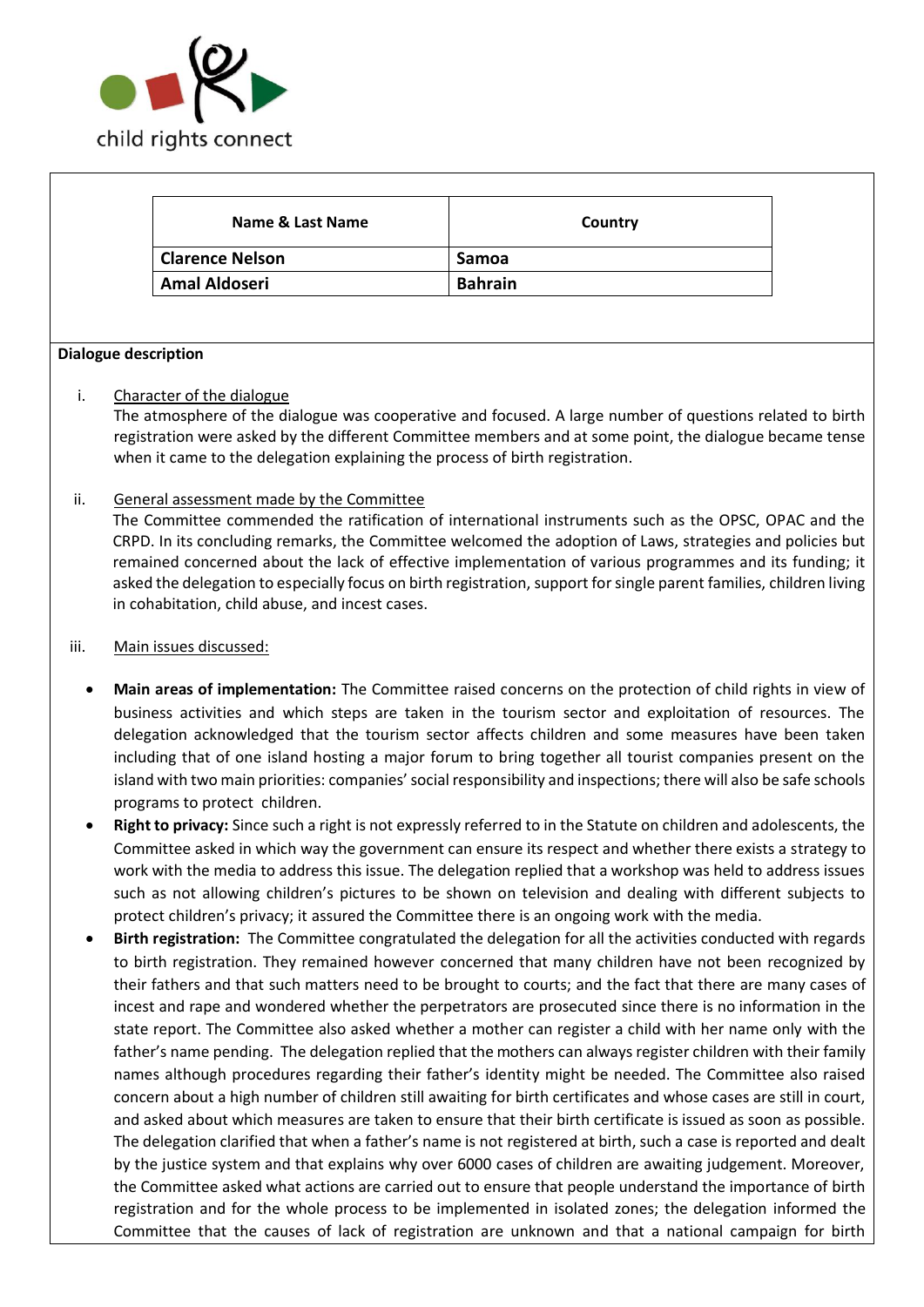

registration is ongoing . The delegation reminded the Committee that Cabo Verde has originally been a slavebased society, and that it is undergoing change and mentality shift.

- **Violence against children**: The Committee was concerned about police violence against children in street situations and asked which ways the police officers could be brought to account. The delegation responded that there have been already perpetrators brought to trial and cases involving police officers who had been convicted. The Committee was very concerned by the use of words in the state party report such as "*beatings*" or art.31 of the Constitution granting the family the right to use corrective powers. The delegation emphasized that corporal punishment was prohibited by law and that teachers who practice it risk losing their jobs; they added that ill treatment is one of the government's priorities. The Committee also asked the reasons behind such a high level of sexual abuse in Cabo Verde and the strategies and policies in place to combat it; whether there's a complaint procedure such as a hotline for children and the ways to prevent such acts. The delegation informed the Committee that matters related to violence are now discussed publicly and people have been making formal complaints; the upcoming legislation on criminal enforcement would investigate and punish perpetrators as soon as possible. Moreover, it was mentioned that a hotline is running and can be used anonymously by children. The Committee also raised concerns about harmful traditional practices and child marriage which persist and asked about policies in place to combat it, as well as early pregnancies arising from child marriage. The delegation highlighted that there has been a mistake in UNICEF data on child marriage; the percentage amounts to 1.8 and not 18 although the data is still a concern, the government is working on the situation. The delegation also mentioned that the acts referred to as child marriage are rather cases of cohabitation.
- **Family environment and alternative care**: The Committee noted that there is a high number of children in institutions and asked about the reasons attached to it and the conditions to meet to be foster parents. The delegation replied that in 2016, 196 children were in 4 centres and that these children had been removed from their families for protection reasons due to child neglect, ill treatment or abandonment. The government has been working with CSOs like SOS to ensure that the children would be able to go back to their families. Out of the 4 centres, only 2 are still operating and the data went down from 196 to 45 children. The government is planning to create after school centres, creches or any other sort of shelter which children who receive non-sufficient care at home could use after their school hours.
- **Living standard and access to water and energy:** The Committee was concerned that 25% of the population is affected by poverty and has no access to clean water; they asked whether there existed plans to support parents with regards to climate change since there is no water. The Committee also drew attention on the risk of infection of milk banks due to the lack of water and electricity. The delegation responded that 89.4% of the population has access to the different sources of drinking water available and that the government is deploying all the efforts possible to address that issue. As to access to energy, the government is investing in renewable energies, such as wind and sun, so as to reduce the costs. The delegation explained that 90% of the population has access to electricity.
- **Children with disabilities:** The Committee asked whether there are services for early detection of disability, accessible health facilities and health trainings in remote areas. The delegation replied also that there is no early detection system as such although it is attempting to set it up in the biggest hospitals. The delegation informed that as the geography of the islands hampers the reach to all areas, the government is investing in road networks so as to reach the remote areas. The Committee asked whether children with disabilities have access to mainstream education, particularly, if there are plans to train teachers on inclusive education; and also whether these children have access to culture, leisure activities and sports. The delegation replied that leisure activities are being promoted; the government is working with teachers themselves so that they can learn sign language.

#### **Recommendations of the Committee:**

• **Children's rights and the business sector:** In reference to its GC 16, the Committee recommends the state party to establish and implement regulations to ensure that the business sector, in particular the tourism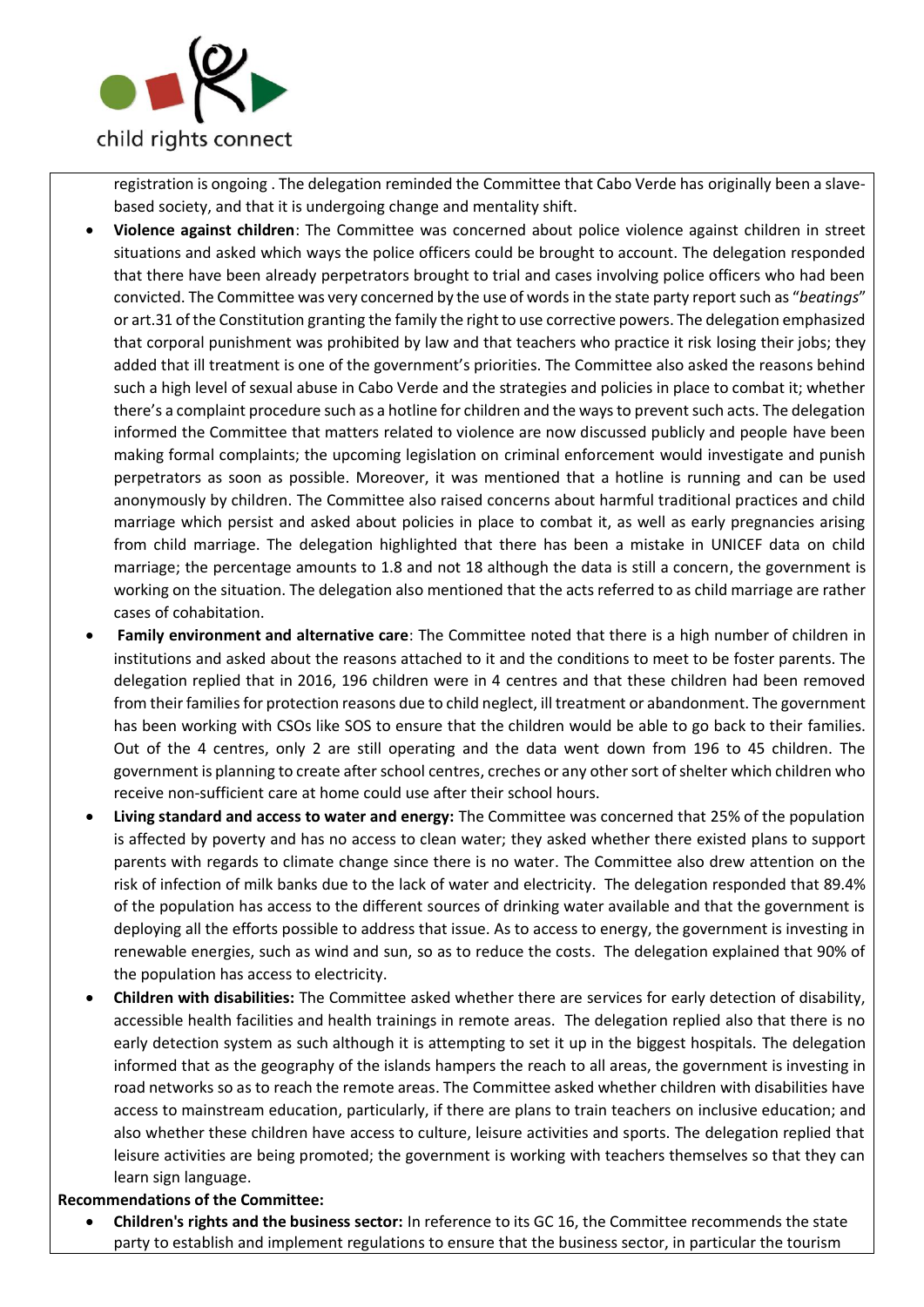

and extractive industries, complies with international human rights and environmental standards, particularly with regard to children' s rights.

- **Definition of the child:** With reference to its GC 18, the Committee recommends the state party to amend its legislation to remove all exceptions that allow marriage under the age of 18 years.
- **Respect for the views of the child:** While recalling its GC 12, the Committee recommends the state party to review the Statute of the Child and Adolescent to ensure that children 's views are given due consideration in all matters concerning them; and to promote meaningful participation of children and include them in decision-making in all matters related to them, including environmental matters, with particular attention to girls and children in vulnerable situations.
- **Birth registration and nationality:** The Committee recommends the state party to strengthen its efforts to register all children, paying particular attention to rural areas; and to consider ratifying the Convention relating to the Status of Stateless Persons and the Convention on the Reduction of Statelessness.
- **Violence against children: W**hile referring to its GC 13, the Committee urges the state party to provide police with special training on child-friendly techniques for dealing with children, including children in street situations, and introduce guidelines and protocols specific to children as victims and witnesses and in situations of conflict with the law; and to investigate and prosecute all allegations of torture and ill-treatment of children by the police and ensure that perpetrators are duly sanctioned and that child victims receive remedies. With regards to corporal punishment, the state party is urged to review article 128 of the Civil Code, article 133 of the Penal Code and article 31 of the Statute of the Child and Adolescent to explicitly prohibit corporal punishment in all settings, including the home, schools, childcare institutions, alternative care settings and in the administration of justice, and in all circumstances, including for disciplinary purposes. As to sexual exploitation and abuse, the state party is also urged to Prohibit and criminalize the use, procurement or offer of children between 16 and 18 years old for prostitution or pornographic purposes, to the same extent as when committed against children under 16 years.
- **Children with disabilities**: While recalling its GC 9, the Committee urges the state party to organize the collection of data on children with disabilities and develop an efficient system for the early identification of disability; and to ensure that children with disabilities have access to health care, including early detection and intervention programmes
- **HIV/AIDS and breastfeeding:** The Committee recommends the state party to strengthen its efforts to prevent mother-to-child transmission of HIV/AIDS and continue the follow-up treatment for HIV/AIDS-infected mothers and their infants. As to breastfeeding, the state party is urged to monitor the implementation of the International Code of Marketing of Breast-milk Substitutes; to implement the Baby-friendly Hospital Initiative throughout the country; and to consider ratifying International Labour Organization Maternity Protection Convention, 2000 (No. 183).
- **Impact of climate change on the rights of the child:** The Committee recommends the state party to ensure that the special vulnerabilities and needs of children, as well as their views, are taken into account in developing policies and programmes addressing the issues of climate change and disaster risk management; to collect disaggregated data identifying the types of risk faced by children to the occurrence of a variety of disasters to formulate responses accordingly; and to increase children' s awareness and preparedness for climate change and natural disasters by incorporating the subject into the school curriculum and teachers ' training programmes.
- **Administration of juvenile justice:** While recalling its GC 10, the Committee recommends the state party to ensure that children aged between 16 and 18 years are treated as children and not adults in judicial proceedings; to increase the age for the application of socio-educational measures; and to promote nonjudicial measures such as diversion, mediation and counselling and, wherever possible, the use of noncustodial sentences such as probation or community service;

#### **Sustainable Development Goals**

- 1.3, on implementing nationally appropriate social protection systems and measures for all, including floors;
- 3.1, on reducing the global maternal mortality ratio to less than 70 per 100,000 live births;